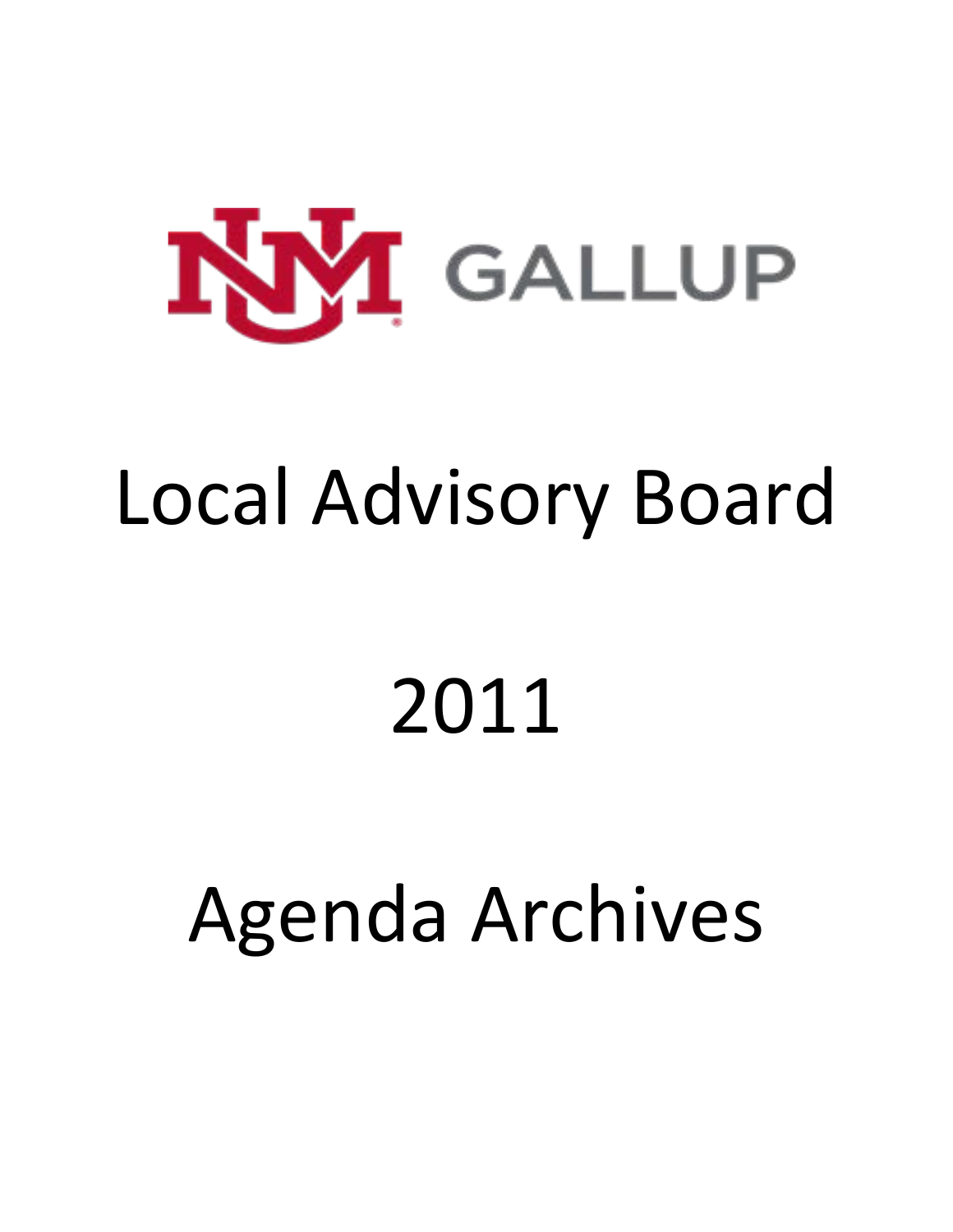|                    | <b>AGENDA</b>                                                                                                                                                                                                                                                                                                                                                                                                                                                               |                                                                                                                                                                                                                                     |
|--------------------|-----------------------------------------------------------------------------------------------------------------------------------------------------------------------------------------------------------------------------------------------------------------------------------------------------------------------------------------------------------------------------------------------------------------------------------------------------------------------------|-------------------------------------------------------------------------------------------------------------------------------------------------------------------------------------------------------------------------------------|
| <b>Six O'clock</b> | Wednesday, January 19, 2011                                                                                                                                                                                                                                                                                                                                                                                                                                                 | Gallup                                                                                                                                                                                                                              |
|                    | <b>I. MEETING CALL TO ORDER</b>                                                                                                                                                                                                                                                                                                                                                                                                                                             | Chair                                                                                                                                                                                                                               |
|                    | <b>II. ROLL CALL</b>                                                                                                                                                                                                                                                                                                                                                                                                                                                        | <b>Recording Secretary</b>                                                                                                                                                                                                          |
|                    | III. PUBLIC INPUT (15 minutes maximum)                                                                                                                                                                                                                                                                                                                                                                                                                                      |                                                                                                                                                                                                                                     |
|                    | <b>IV. INTRODUCTIONS</b><br>Manu Patel, Director, UNM Internal Audit                                                                                                                                                                                                                                                                                                                                                                                                        | Chair                                                                                                                                                                                                                               |
| Action             | <b>V. APPROVAL OF AGENDA</b><br>Additions to the Agenda                                                                                                                                                                                                                                                                                                                                                                                                                     | Chair                                                                                                                                                                                                                               |
| Action             | <b>VI. BOARD BUSINESS</b><br>Adoption of November 17, 2010 Board Minutes<br>Adoption of November 30, 2010 Board Special Meeting Minutes                                                                                                                                                                                                                                                                                                                                     | Chair                                                                                                                                                                                                                               |
| Information        | <b>VII. BOARD EDUCATION</b><br><b>Workforce Development</b>                                                                                                                                                                                                                                                                                                                                                                                                                 | Sonny Moore                                                                                                                                                                                                                         |
| Information        | <b>VIII. DIVISION/DEPARTMENT REPORTS</b><br>Interim Dean of Instruction<br>А.<br>В.<br><b>Director Business Operations</b><br>C.<br><b>Acting Director of Student Services</b><br>D.<br>Manager of Physical Plant and Facilities<br>Ε.<br>Manager of Information Technology Services<br>F.<br>Human Resources Manager<br>G.<br>Nursing<br>Zuni Campus<br>Н.<br><b>MCHS</b><br>I.<br><b>Faculty Senate</b><br>J.<br><b>Student Senate</b><br>Κ.<br><b>Staff Senate</b><br>L. | Jeannie Monaghan<br><b>Tony Major</b><br>Joan Green<br>Ron Petranovich<br>Jim Blackshear<br>Sandra Allmond<br>Marji Campbell<br>Laura Moore<br><b>Wally Feldman</b><br><b>Beverly Begay</b><br>Amanda Burns<br>Jacqueline Wendleton |
| Information        | IX. EXECUTIVE DIRECTOR'S REPORT<br>Review of Board Report<br>А.<br>В.<br>Other items may be reported                                                                                                                                                                                                                                                                                                                                                                        | Sylvia Andrew                                                                                                                                                                                                                       |
| Information        | X. OLD BUSINESS<br><b>Monthly Financial Update</b><br>А.<br><b>Monthly Grants Update</b><br>В.<br><b>Board Goals and Objectives</b><br>C.<br><b>Retreat Location</b><br>D.                                                                                                                                                                                                                                                                                                  | <b>Tony Major</b><br><b>Tony Major</b><br>Chair<br>Chair                                                                                                                                                                            |
|                    | <b>XI. NEW BUSINESS</b><br>None                                                                                                                                                                                                                                                                                                                                                                                                                                             |                                                                                                                                                                                                                                     |
| Information        | XII. ADDITIONAL ITEMS PLACED ON THE AGENDA                                                                                                                                                                                                                                                                                                                                                                                                                                  |                                                                                                                                                                                                                                     |
| Action             | <b>XIII. ADJOURN FOR EXECUTIVE SESSION</b>                                                                                                                                                                                                                                                                                                                                                                                                                                  | Chair                                                                                                                                                                                                                               |
| Information        | <b>XIV. EXECUTIVE SESSION</b><br>Executive Session pursuant to NM Open Meeting Act; Personnel Matter, Section 10-<br>15-1-H.(2) NMSA 1978                                                                                                                                                                                                                                                                                                                                   |                                                                                                                                                                                                                                     |
| Information        | XV. RECONVENE FROM EXECUTIVE SESSION                                                                                                                                                                                                                                                                                                                                                                                                                                        | Chair                                                                                                                                                                                                                               |
| Action             | <b>XVI. ADJOURNMENT</b>                                                                                                                                                                                                                                                                                                                                                                                                                                                     | Chair                                                                                                                                                                                                                               |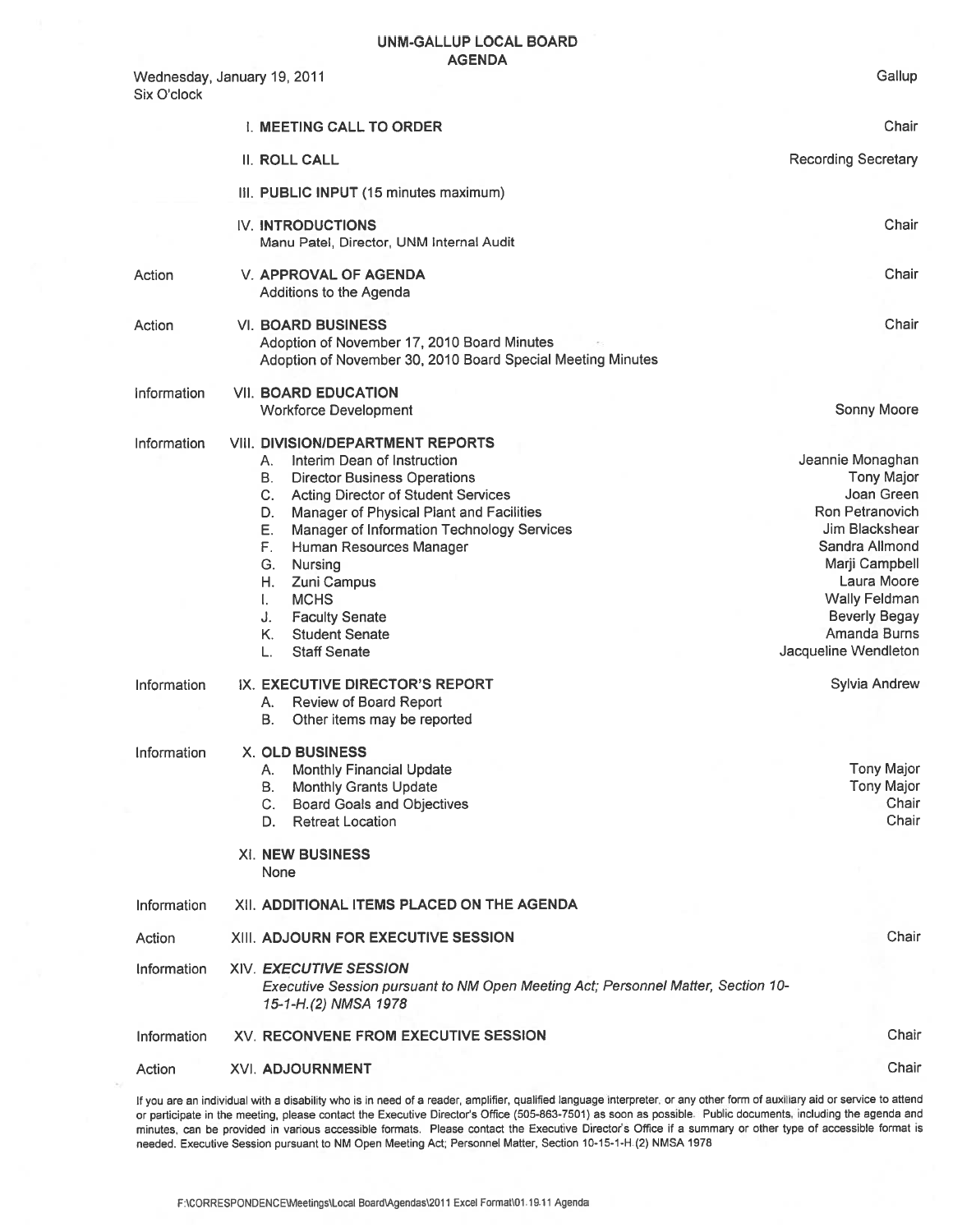Zuni Wednesday, February 16, 2011 Six O'clock **I. MEETING CALL TO ORDER** Chair **II. ROLL CALL Recording Secretary** III. PUBLIC INPUT (15 minutes maximum) Chair **IV. INTRODUCTIONS** Edwin J. Begay, Newly Elected Local Board Member Chris Chavez, Faculty Applied Tech Chair Action **V. APPROVAL OF AGENDA** Additions to the Agenda **VI. BOARD BUSINESS** Chair Action Adoption of January 19, 2011 Board Minutes Information **VII. BOARD EDUCATION Chris Chavez** Report on Sustainability & Green Construction Information VIII. DIVISION/DEPARTMENT REPORTS Jeannie Monaghan Interim Dean of Instruction A. **Director Business Operations Tony Major** В. **Sylvia Andrew Acting Director Student Services**  $C_{\cdot}$ Ron Petranovich Manager of Physical Plant and Facilities D. Jim Blackshear Manager of Information Technology Services Ε. Sandra Allmond F. Human Resources Manager Marji Campbell G. Nursing Laura Moore H. Zuni Campus **Wally Feldman MCHS**  $\mathsf{L}$ **Beverly Begay Faculty Senate** J. **Student Senate** Amanda Burns K. Jacqueline Wendleton **Staff Senate**  $\mathbf{L}$ IX. EXECUTIVE DIRECTOR'S REPORT Sylvia Andrew Information A. Review of Board Report **B.** Other items may be reported Information X. OLD BUSINESS A. Monthly Financial Update **Tony Major Tony Major Monthly Grants Update B.** Chair C. Retreat Location and Date XI. NEW BUSINESS Chair None Information XII. ADDITIONAL ITEMS PLACED ON THE AGENDA Chair Action XIII. ADJOURN FOR EXECUTIVE SESSION XIV. EXECUTIVE SESSION Information Executive Session pursuant to NM Open Meeting Act; Personnel Matter, Section 10-15-1-H.(2) NMSA 1978 Chair XV. RECONVENE FROM EXECUTIVE SESSION Information Chair Action **XVI. ADJOURNMENT**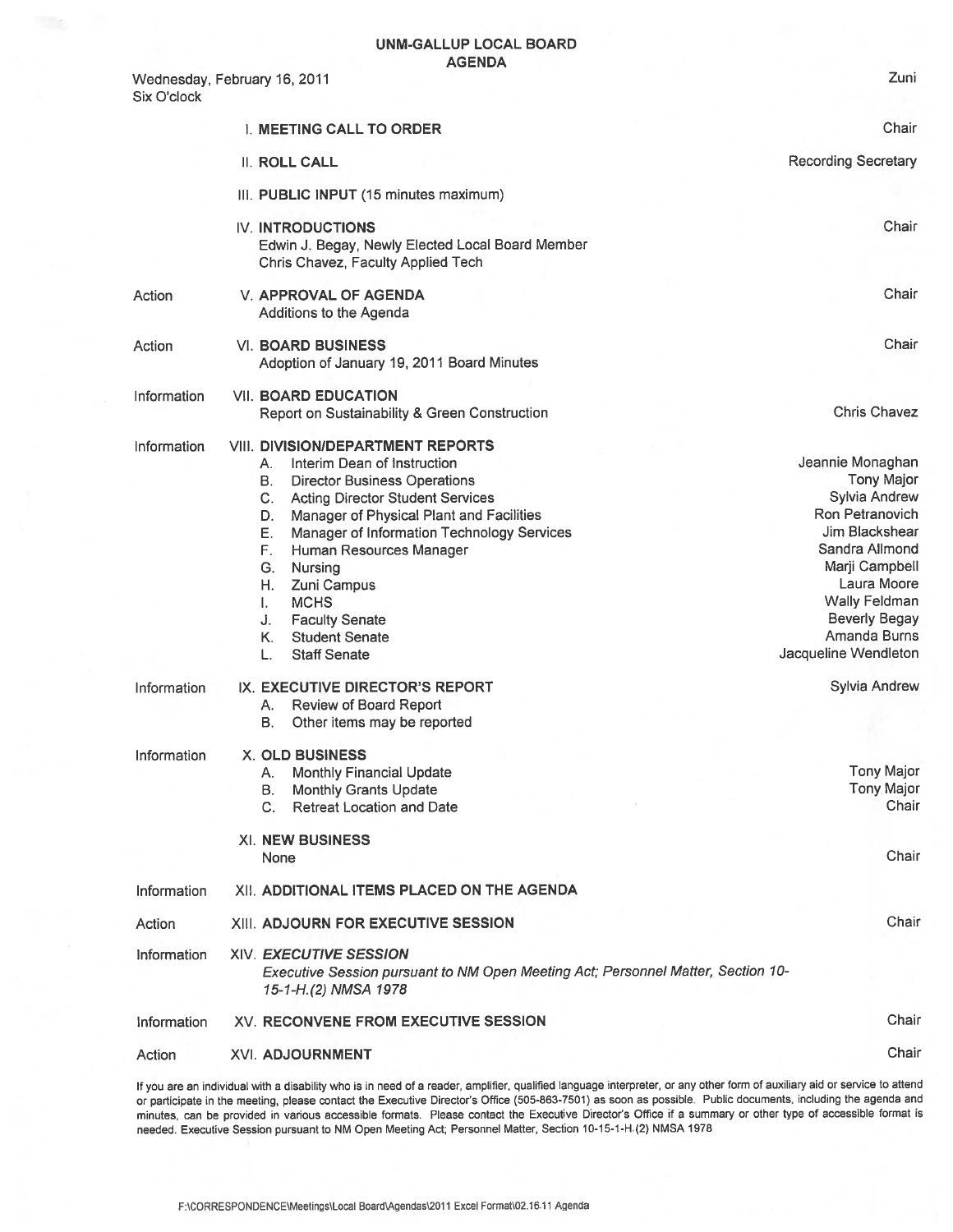

## **AGENDA**

**Local Board Work Session** March 9, 2011 -- 6:00 p.m. **Theresa Dowling's Home** 420 Baker St. -- Gallup

| 6:00 | <b>Welcome &amp; Dinner Break</b>            |
|------|----------------------------------------------|
| 7:00 | <b>Update Internal Audit - Sylvia Andrew</b> |

Review UNM Visit to UNMG and Zuni Campuses - Virginia Chavez  $7:30$ 

**Break** 

**Board Education**  $9:45$ 

#### **Adjourn**  $10:00$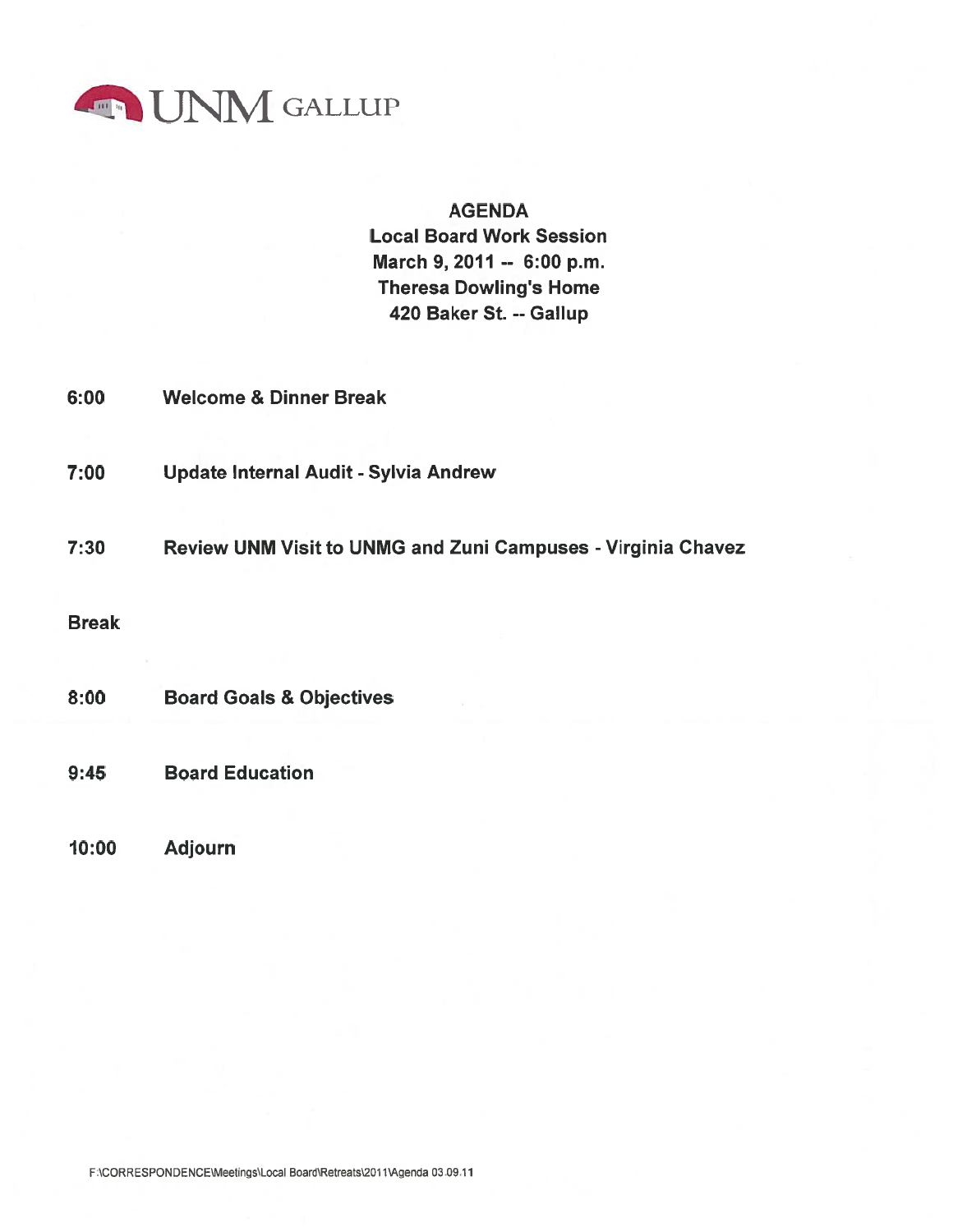| Six O'clock      | Wednesday, March 23, 2011                                                                                                                                                                                                                                                                                                                                                                                                                                                | Gallup                                                                                                                                                                                                                               |
|------------------|--------------------------------------------------------------------------------------------------------------------------------------------------------------------------------------------------------------------------------------------------------------------------------------------------------------------------------------------------------------------------------------------------------------------------------------------------------------------------|--------------------------------------------------------------------------------------------------------------------------------------------------------------------------------------------------------------------------------------|
|                  | I. MEETING CALL TO ORDER                                                                                                                                                                                                                                                                                                                                                                                                                                                 | Chair                                                                                                                                                                                                                                |
|                  | <b>II. ROLL CALL</b>                                                                                                                                                                                                                                                                                                                                                                                                                                                     | <b>Recording Secretary</b>                                                                                                                                                                                                           |
|                  | III. PUBLIC INPUT (15 minutes maximum)                                                                                                                                                                                                                                                                                                                                                                                                                                   |                                                                                                                                                                                                                                      |
|                  | <b>IV. INTRODUCTIONS</b><br>Manu Patel, Director, UNM Internal Audit<br>Judge Henrietta Soland, McKinley County Majestrate Court                                                                                                                                                                                                                                                                                                                                         | Chair                                                                                                                                                                                                                                |
|                  | <b>V. OATH OF OFFICE</b><br>Edwin J. Begay, Position 1<br>А.<br>Virginia Chavez, Position 4<br>В.<br>Theresa Dowling, Position 5<br>$C_{\cdot}$                                                                                                                                                                                                                                                                                                                          | Judge Henrietta Soland                                                                                                                                                                                                               |
| Action           | <b>VI. APPROVAL OF AGENDA</b><br>Additions to the Agenda                                                                                                                                                                                                                                                                                                                                                                                                                 | Chair                                                                                                                                                                                                                                |
| Action           | <b>VII. BOARD BUSINESS</b><br>Adoption of February 16, 2011 Board Minutes<br>А.<br>Adoption of March 9, 2011 Board Retreat Minutes<br>В.                                                                                                                                                                                                                                                                                                                                 | Chair                                                                                                                                                                                                                                |
| Information      | VIII. DIVISION/DEPARTMENT REPORTS<br>Interim Dean of Instruction<br>А.<br><b>Director Business Operations</b><br>В.<br><b>Acting Director Student Services</b><br>C.<br>Manager of Physical Plant and Facilities<br>D.<br>Manager of Information Technology Services<br>Е.<br>F.<br>Human Resources Manager<br>G.<br><b>Nursing</b><br>Zuni Campus<br>Н.<br><b>MCHS</b><br>I.<br>J.<br><b>Faculty Senate</b><br><b>Student Senate</b><br>Κ.<br><b>Staff Senate</b><br>L. | Jeannie Monaghan<br><b>Tony Major</b><br>Zeke Garcia<br>Ron Petranovich<br>Jim Blackshear<br>Sandra Allmond<br>Marji Campbell<br>Laura Moore<br><b>Wally Feldman</b><br><b>Beverly Begay</b><br>Amanda Burns<br>Jacqueline Wendleton |
| Information      | IX. EXECUTIVE DIRECTOR'S REPORT<br>Review of Board Report<br>А.<br>Other items may be reported<br>В.                                                                                                                                                                                                                                                                                                                                                                     | Sylvia Andrew                                                                                                                                                                                                                        |
| Information      | <b>X. OLD BUSINESS</b><br><b>Monthly Financial Update</b><br>А.<br><b>Monthly Grants Update</b><br>B.<br><b>Board Goals &amp; Objectives</b><br>$C_{1}$<br><b>Board Education</b><br>D.                                                                                                                                                                                                                                                                                  | <b>Tony Major</b><br><b>Tony Major</b><br>Chair<br>Chair                                                                                                                                                                             |
| Action<br>Action | <b>XI. NEW BUSINESS</b><br>Election 2011-2012 Board Officers<br>А.<br>Board Approval of Tuition & Fees for FY 2012<br>В.                                                                                                                                                                                                                                                                                                                                                 | Chair<br><b>Tony Major</b>                                                                                                                                                                                                           |
| Information      | XII. ADDITIONAL ITEMS PLACED ON THE AGENDA                                                                                                                                                                                                                                                                                                                                                                                                                               |                                                                                                                                                                                                                                      |
| Action           | XIII. ADJOURN FOR EXECUTIVE SESSION                                                                                                                                                                                                                                                                                                                                                                                                                                      | Chair                                                                                                                                                                                                                                |
| Information      | <b>XIV. EXECUTIVE SESSION</b><br>Executive Session pursuant to NM Open Meeting Act; Personnel Matter, Section 10-                                                                                                                                                                                                                                                                                                                                                        |                                                                                                                                                                                                                                      |
| Information      | XV. RECONVENE FROM EXECUTIVE SESSION                                                                                                                                                                                                                                                                                                                                                                                                                                     | Chair                                                                                                                                                                                                                                |
| Action           | <b>XVI. ADJOURNMENT</b>                                                                                                                                                                                                                                                                                                                                                                                                                                                  | Chair                                                                                                                                                                                                                                |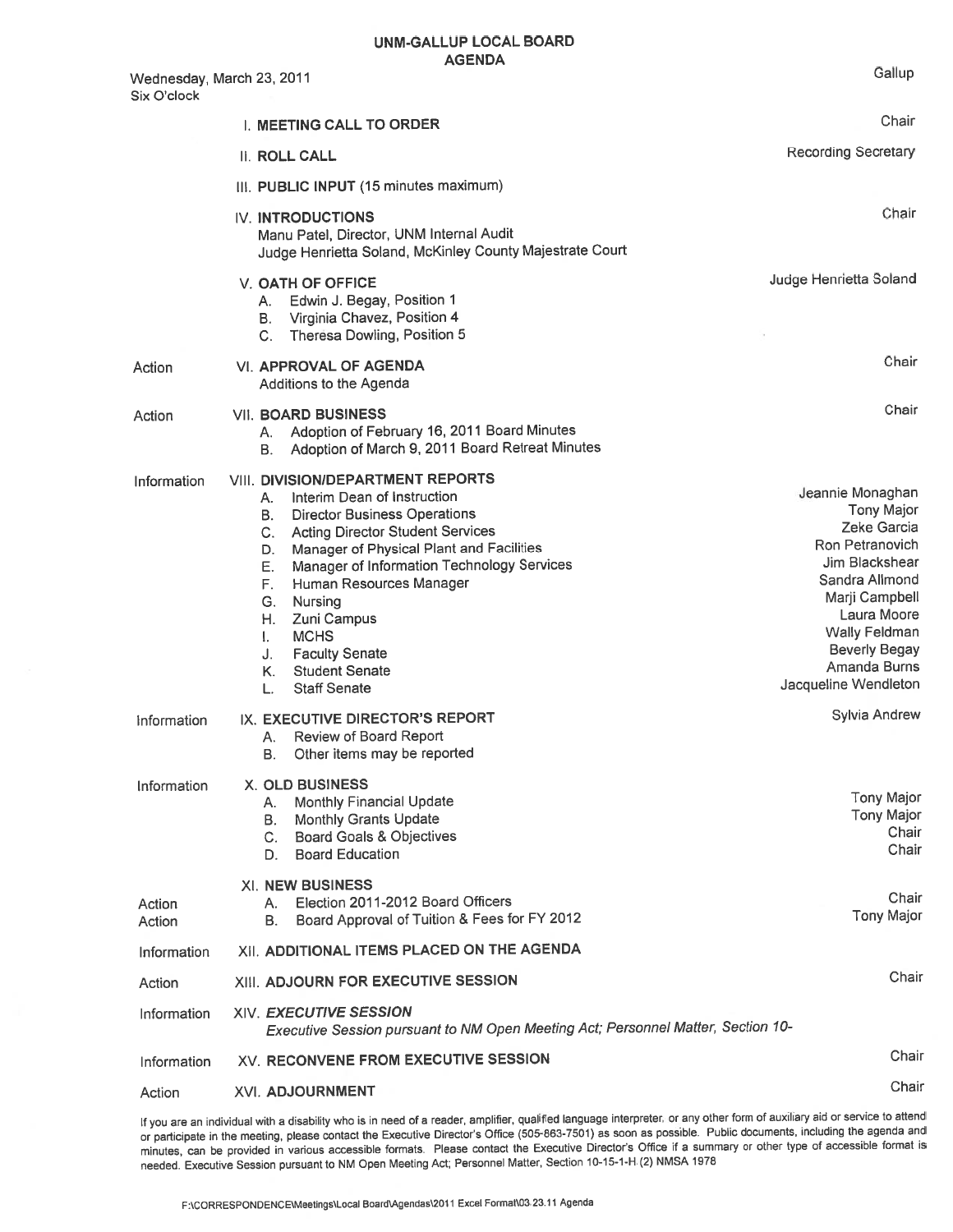

## **AGENDA Local Board Budget Work Session** April 14, 2011 -- 6:00 p.m. **Director's Conference Room**

| Agenda Item I          | <b>Meeting Call to Order</b> |
|------------------------|------------------------------|
| Agenda Item II         | Roll Call                    |
| <b>Agenda Item III</b> | <b>Budget Work Session</b>   |
| <b>Agenda Item IV</b>  | Adjournment                  |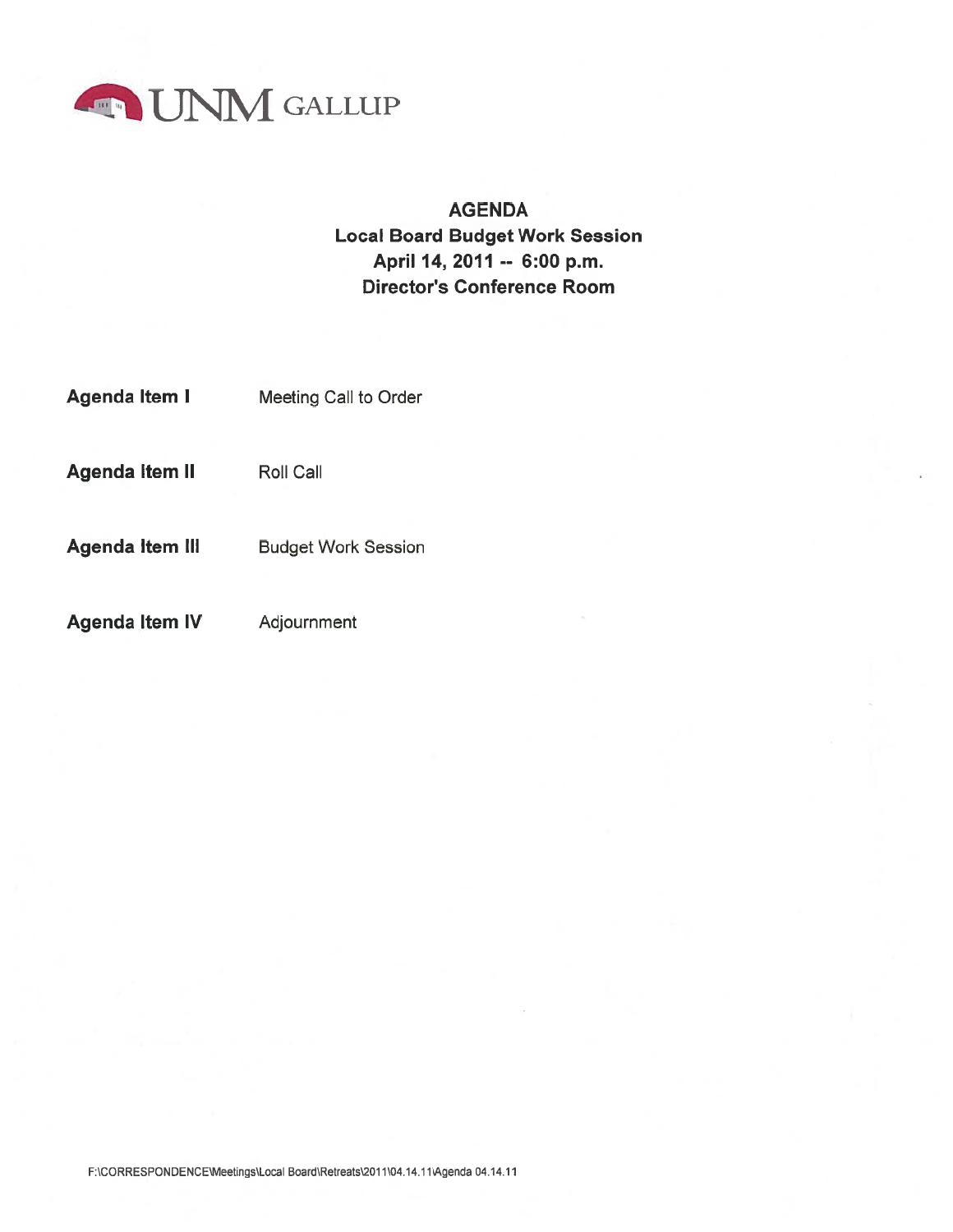| Wednesday, April 20, 2011<br>Five O'clock |                                                                                                                                                                                                                                                                                                                                                                                                                                                            | Zuni                                                                                                                                                                                                                        |
|-------------------------------------------|------------------------------------------------------------------------------------------------------------------------------------------------------------------------------------------------------------------------------------------------------------------------------------------------------------------------------------------------------------------------------------------------------------------------------------------------------------|-----------------------------------------------------------------------------------------------------------------------------------------------------------------------------------------------------------------------------|
|                                           | <b>I. MEETING CALL TO ORDER</b>                                                                                                                                                                                                                                                                                                                                                                                                                            | Chair                                                                                                                                                                                                                       |
|                                           | <b>II. ROLL CALL</b>                                                                                                                                                                                                                                                                                                                                                                                                                                       | <b>Recording Secretary</b>                                                                                                                                                                                                  |
|                                           | III. PUBLIC INPUT (15 minutes maximum)                                                                                                                                                                                                                                                                                                                                                                                                                     |                                                                                                                                                                                                                             |
|                                           | <b>IV. INTRODUCTIONS</b><br>Coleen Arviso, Chair Teaching Excellence Committee                                                                                                                                                                                                                                                                                                                                                                             | Chair                                                                                                                                                                                                                       |
| Action                                    | <b>V. APPROVAL OF AGENDA</b><br>Additions to the Agenda                                                                                                                                                                                                                                                                                                                                                                                                    | Chair                                                                                                                                                                                                                       |
| Action                                    | <b>VI. BOARD BUSINESS</b><br>Adoption of March 23, 2011 Board Minutes<br>Α.<br>Adoption of April 14, 2011 Board Work Session Minutes<br>В.                                                                                                                                                                                                                                                                                                                 | Chair                                                                                                                                                                                                                       |
| Information                               | <b>VII. BOARD EDUCATION</b><br><b>Teaching Excellence Committee</b>                                                                                                                                                                                                                                                                                                                                                                                        | Coleen Arviso                                                                                                                                                                                                               |
| Information                               | <b>VIII. DIVISION/DEPARTMENT REPORTS</b><br>Interim Dean of Instruction<br>Α.<br>В.<br><b>Director Business Operations</b><br>C.<br><b>Acting Director Student Services</b><br>Manager of Physical Plant and Facilities<br>D.<br>Manager of Information Technology Services<br>Е.<br>F.<br>Human Resources Manager<br>G.<br>Nursing<br>Zuni Campus<br>Η.<br><b>MCHS</b><br>I.<br><b>CCTE</b><br>J.<br>K.<br>Student Senate Report on Leadership Conference | Jeannie Monaghan<br><b>Tony Major</b><br>Zeke Garcia<br>Ron Petranovich<br>Jim Blackshear<br>Sandra Allmond<br>Marji Campbell<br>Laura Moore<br><b>Wally Feldman</b><br>Ann Jarvis<br><b>Student Senate Executive Board</b> |
| Information                               | IX. EXECUTIVE DIRECTOR'S REPORT<br>Review of Board Report<br>Α.<br>Other items may be reported<br>В.                                                                                                                                                                                                                                                                                                                                                       | Sylvia Andrew                                                                                                                                                                                                               |
| Information                               | <b>OLD BUSINESS</b><br>Monthly Financial Update<br>Α.<br>Monthly Grants Update<br>В.                                                                                                                                                                                                                                                                                                                                                                       | <b>Tony Major</b><br><b>Tony Major</b>                                                                                                                                                                                      |
| Action                                    | <b>X. NEW BUSINESS</b><br><b>Budget Approval FY 2012</b>                                                                                                                                                                                                                                                                                                                                                                                                   | <b>Tony Major</b>                                                                                                                                                                                                           |
| Action                                    | XI. ADJOURNMENT                                                                                                                                                                                                                                                                                                                                                                                                                                            | Chair                                                                                                                                                                                                                       |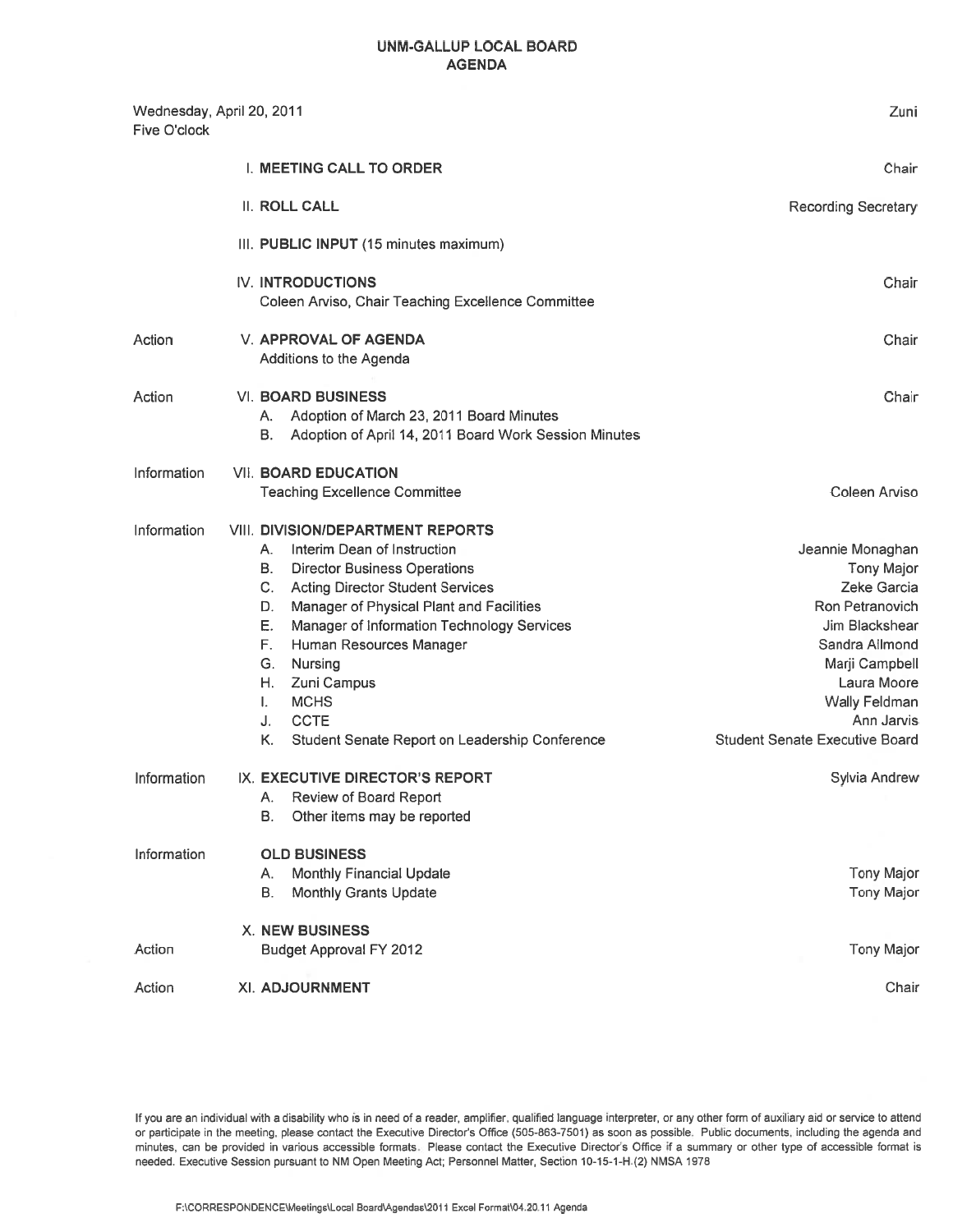| Wednesday, May 18, 2011<br>Six O'clock    |                                                                                                                                                                                                                                                                                                                                                                                                                                                                                                                                                                                                                                                                               | Gallup                                                                                                                                                                                                                                                                       |
|-------------------------------------------|-------------------------------------------------------------------------------------------------------------------------------------------------------------------------------------------------------------------------------------------------------------------------------------------------------------------------------------------------------------------------------------------------------------------------------------------------------------------------------------------------------------------------------------------------------------------------------------------------------------------------------------------------------------------------------|------------------------------------------------------------------------------------------------------------------------------------------------------------------------------------------------------------------------------------------------------------------------------|
|                                           | <b>I. MEETING CALL TO ORDER</b>                                                                                                                                                                                                                                                                                                                                                                                                                                                                                                                                                                                                                                               | Chair                                                                                                                                                                                                                                                                        |
|                                           | <b>II. ROLL CALL</b>                                                                                                                                                                                                                                                                                                                                                                                                                                                                                                                                                                                                                                                          | <b>Recording Secretary</b>                                                                                                                                                                                                                                                   |
|                                           | III. PUBLIC INPUT (15 minutes maximum)                                                                                                                                                                                                                                                                                                                                                                                                                                                                                                                                                                                                                                        |                                                                                                                                                                                                                                                                              |
|                                           | <b>IV. INTRODUCTIONS</b><br>None                                                                                                                                                                                                                                                                                                                                                                                                                                                                                                                                                                                                                                              | Chair                                                                                                                                                                                                                                                                        |
| Action                                    | V. APPROVAL OF AGENDA<br>Additions to the Agenda                                                                                                                                                                                                                                                                                                                                                                                                                                                                                                                                                                                                                              | Chair                                                                                                                                                                                                                                                                        |
| Action                                    | <b>VI. BOARD BUSINESS</b><br>Adoption of April 20, 2011 Board Minutes                                                                                                                                                                                                                                                                                                                                                                                                                                                                                                                                                                                                         | Chair                                                                                                                                                                                                                                                                        |
| Information                               | <b>VII. BOARD EDUCATION</b><br>IT Strategic Plan                                                                                                                                                                                                                                                                                                                                                                                                                                                                                                                                                                                                                              | Jim Blackshear                                                                                                                                                                                                                                                               |
| Information<br>Information<br>Information | VIII. DIVISION/DEPARTMENT REPORTS<br>Interim Dean of Instruction<br>А.<br><b>Supervisor Fiscal Services</b><br>В.<br><b>Acting Director Student Services</b><br>C.<br>Manager of Physical Plant and Facilities<br>D.<br>Manager of Information Technology Services<br>Ε.<br>F.<br>Human Resources Manager<br>G.<br>Nursing<br>Η.<br>Zuni Campus<br><b>MCHS</b><br>I.<br><b>Faculty Senate</b><br>J.<br><b>Student Senate</b><br>Κ.<br><b>Staff Senate</b><br>L.<br>IX. EXECUTIVE DIRECTOR'S REPORT<br>Review of Board Report<br>А.<br>Other items may be reported<br>В.<br><b>OLD BUSINESS</b><br><b>Monthly Financial Update</b><br>Α.<br><b>Monthly Grants Update</b><br>В. | Jeannie Monaghan<br>Patty Holland<br>Zeke Garcia<br>Ron Petranovich<br>Jim Blackshear<br>Sandra Allmond<br>Marji Campbell<br>Laura Moore<br><b>Wally Feldman</b><br>Coleen Arviso<br>Amanda Burns<br>Jacqueline Wendleton<br>Sylvia Andrew<br>Patty Holland<br>Patty Holland |
|                                           | <b>X. NEW BUSINESS</b><br>None                                                                                                                                                                                                                                                                                                                                                                                                                                                                                                                                                                                                                                                |                                                                                                                                                                                                                                                                              |
| Information                               | XI. ADDITIONAL ITEMS PLACED ON THE AGENDA                                                                                                                                                                                                                                                                                                                                                                                                                                                                                                                                                                                                                                     |                                                                                                                                                                                                                                                                              |
| Action                                    | XII. ADJOURN FOR EXECUTIVE SESSION                                                                                                                                                                                                                                                                                                                                                                                                                                                                                                                                                                                                                                            | Chair                                                                                                                                                                                                                                                                        |
| Information                               | XIII. EXECUTIVE SESSION<br>Executive Session pursuant to NM Open Meeting Act; Personnel Matter, Section 10-                                                                                                                                                                                                                                                                                                                                                                                                                                                                                                                                                                   |                                                                                                                                                                                                                                                                              |
| <b>Information</b>                        | XIV. RECONVENE FROM EXECUTIVE SESSION                                                                                                                                                                                                                                                                                                                                                                                                                                                                                                                                                                                                                                         | Chair                                                                                                                                                                                                                                                                        |
| Action                                    | <b>XV. ADJOURNMENT</b>                                                                                                                                                                                                                                                                                                                                                                                                                                                                                                                                                                                                                                                        | Chair                                                                                                                                                                                                                                                                        |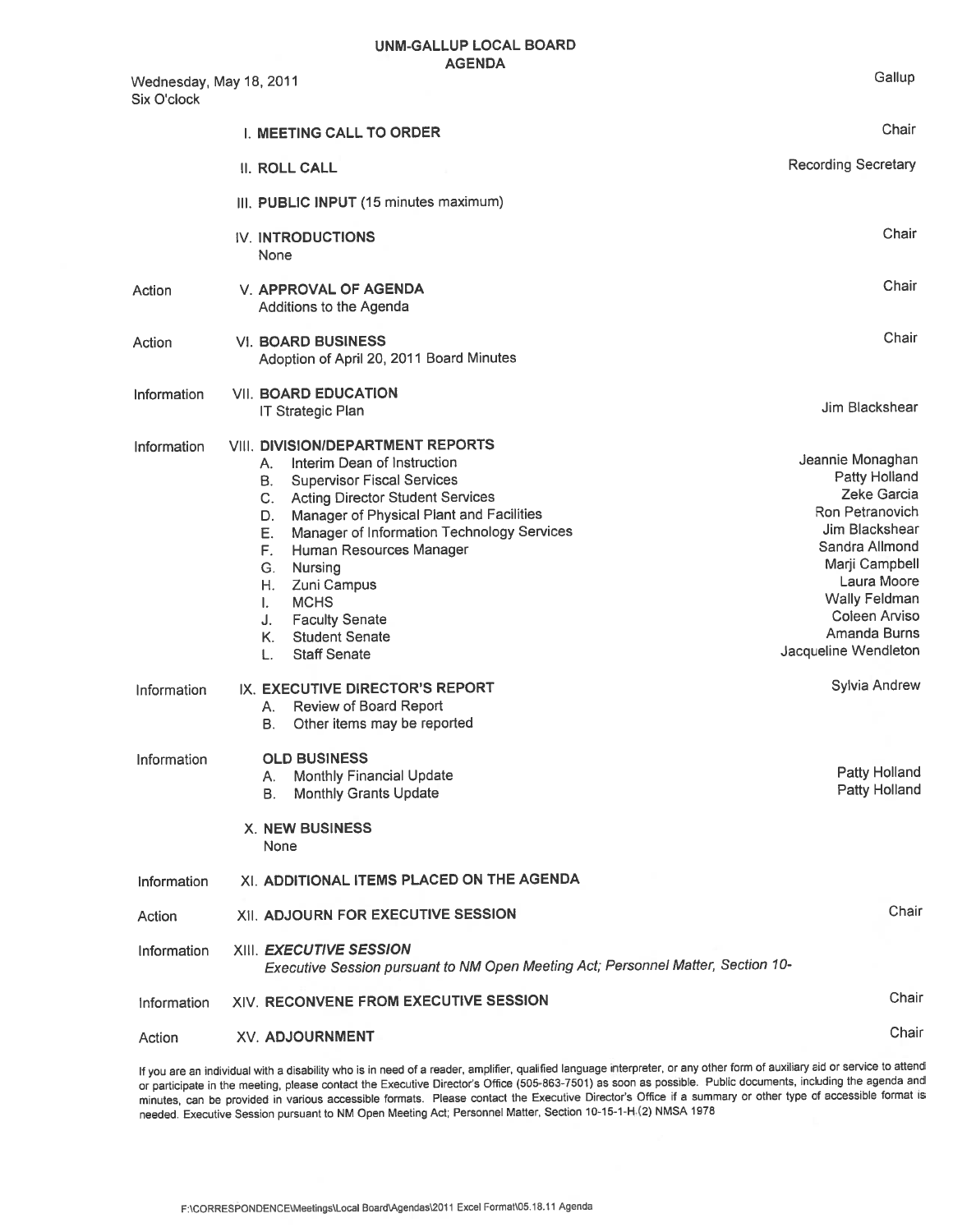| Six O'clock        | Wednesday, June 29, 2011                                                                                                                                                                                                                                                                                                                                                                                                   | Gallup                                                                                                                                                                                       |
|--------------------|----------------------------------------------------------------------------------------------------------------------------------------------------------------------------------------------------------------------------------------------------------------------------------------------------------------------------------------------------------------------------------------------------------------------------|----------------------------------------------------------------------------------------------------------------------------------------------------------------------------------------------|
|                    | I. MEETING CALL TO ORDER                                                                                                                                                                                                                                                                                                                                                                                                   | Chair                                                                                                                                                                                        |
|                    | <b>II. ROLL CALL</b>                                                                                                                                                                                                                                                                                                                                                                                                       | <b>Recording Secretary</b>                                                                                                                                                                   |
|                    | III. PUBLIC INPUT (15 minutes maximum)                                                                                                                                                                                                                                                                                                                                                                                     |                                                                                                                                                                                              |
|                    | <b>IV. INTRODUCTIONS</b><br>Manu Patel, Director Internal Audit<br>А.<br>Lola Neudecker, Internal Auditor 3<br>В.<br><b>Bill Cottrell, Internal Auditor 3</b><br>C.<br>Neal Mangham, Dean of Instruction<br>D.<br>Е.<br>Chuck Bills, Interim Bookstore Manager                                                                                                                                                             | Chair                                                                                                                                                                                        |
| Action             | V. APPROVAL OF AGENDA<br>Additions to the Agenda                                                                                                                                                                                                                                                                                                                                                                           | Chair                                                                                                                                                                                        |
| Action             | <b>VI. BOARD BUSINESS</b><br>Adoption of May 18, 2011 Board Minutes                                                                                                                                                                                                                                                                                                                                                        | Chair                                                                                                                                                                                        |
| Information        | <b>VII. PRESENTATION</b>                                                                                                                                                                                                                                                                                                                                                                                                   | Chair                                                                                                                                                                                        |
| Information        | <b>VIII. INTERNAL AUDIT</b><br>Internal Audit Report 2011-06<br>А.<br>В.<br><b>Bookstore Update</b>                                                                                                                                                                                                                                                                                                                        | Manu Patel<br><b>Chuck Bills</b>                                                                                                                                                             |
| Information        | IX. BOARD EDUCATION<br>Tour Student Services/ Technology Building<br>The Board will meeting in front of Gurley Hall at 5:15 pm                                                                                                                                                                                                                                                                                             | Ron Petranovich                                                                                                                                                                              |
| Information        | <b>X. DIVISION/DEPARTMENT REPORTS</b><br>Dean of Instruction<br>А.<br>Supervisor Fiscal Services/ Acting Director Business Operations<br>В.<br>$C_{1}$<br>Interim Director Student Services<br>Manager of Physical Plant and Facilities<br>D.<br>Manager of Information Technology Services<br>Е.<br>F.<br>Human Resources Manager<br>G.<br>Nursing<br>Η.<br>Zuni Campus<br><b>MCHS</b><br>I.<br><b>Staff Senate</b><br>J. | Neal Mangham<br>Patty Holland<br>Zeke Garcia<br>Ron Petranovich<br>Jim Blackshear<br>Sandra Allmond<br>Marji Campbell<br>Irene Den Bleyker<br><b>Wally Feldman</b><br><b>Ester Rodriguez</b> |
| <b>Information</b> | XI. EXECUTIVE DIRECTOR'S REPORT<br>Review of Board Report<br>А.<br>Other items may be reported<br>В.                                                                                                                                                                                                                                                                                                                       | Sylvia Andrew                                                                                                                                                                                |
| Information        | XII. OLD BUSINESS<br><b>Monthly Financial Update</b><br>А.<br><b>Monthly Grants Update</b><br>В.                                                                                                                                                                                                                                                                                                                           | Patty Holland<br>Patty Holland                                                                                                                                                               |
| Action             | <b>XIII. NEW BUSINESS</b><br>Request for Budget Adjustment Request (BAR) Approval FY 2012                                                                                                                                                                                                                                                                                                                                  | Patty Holland                                                                                                                                                                                |
| Information        | XIV. ADDITIONAL ITEMS PLACED ON THE AGENDA                                                                                                                                                                                                                                                                                                                                                                                 |                                                                                                                                                                                              |
| Action             | XV. ADJOURN FOR EXECUTIVE SESSION                                                                                                                                                                                                                                                                                                                                                                                          | Chair                                                                                                                                                                                        |
| Information        | <b>XVI. EXECUTIVE SESSION</b><br>Executive Session pursuant to NM Open Meeting Act; Personnel Matter, Section 10-<br>15-1-H.(2) NMSA 1978                                                                                                                                                                                                                                                                                  |                                                                                                                                                                                              |
| Information        | XVII. RECONVENE FROM EXECUTIVE SESSION                                                                                                                                                                                                                                                                                                                                                                                     | Chair                                                                                                                                                                                        |

Action XVIII. ADJOURNMENT

If you are an individual with a disability who is in need of a reader, amplifier, qualified language interpreter, or any other form of auxiliary aid or service to attend or participate in the meeting, please contact the Executive Director's Office (505-863-7501) as soon as possible. Public documents, including the agenda and minutes, can be provided in various accessible formats. Please contact the Executive Director's Office if a summary or other type of accessible format is needed. Executive Session pursuant to NM Open Meeting Act; Personnel Matter, Section 10-15-1-H (2) NMSA 1978

Chair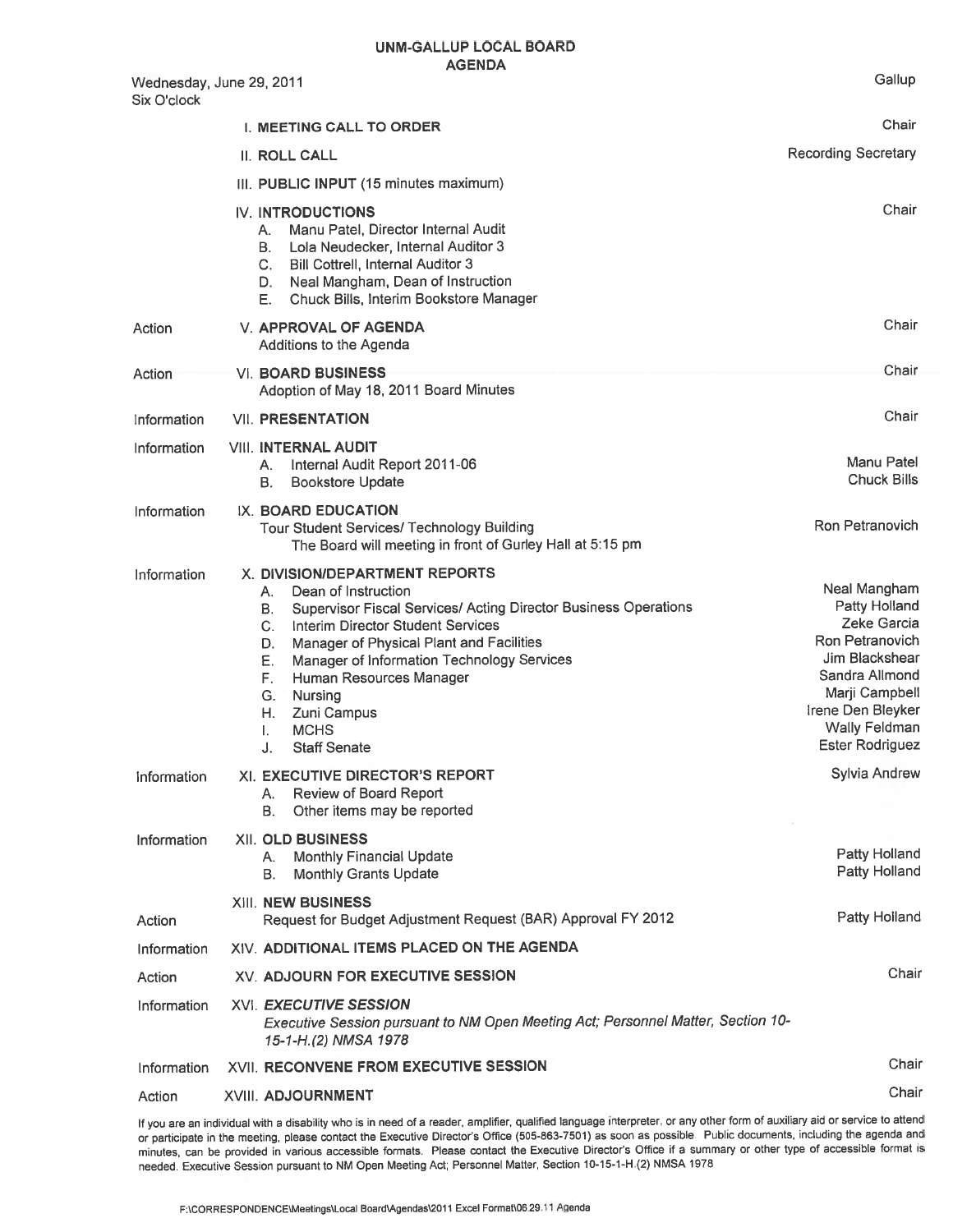

### **AGENDA**

**Local Board Retreat August 12, 2011**  $9:00$  a.m.  $-4:00$  p.m. **Director's Conference Room** 

 $9:00$ **Welcome & Introductions** 

Dr. Narcisa A. Polonio, Vice President, Board Leadership Services

- $9:05$ Review UNM Operating Agreement & UNMG Local Board By-Laws
- $9:15$ **Review Local Board Ethics**
- Review 2011-2012 Board Meeting Schedule and Retreat Dates  $9:20$
- $9:30$ Roles and Responsibilities of the Board

- Uniqueness of UNM Gallup Agreement

- Defining the Value of Governance
- Ensuring Student Success
- Financial/Budget Review
- **Noon** Lunch
- $1:00$ Roles and Responsibilities of the Board (continued)
- Review and Develop Annual Calendar and Board Agenda  $2:30$
- $3:30$ **Action Plan/Implementation**
- 4:00 **Adjournment**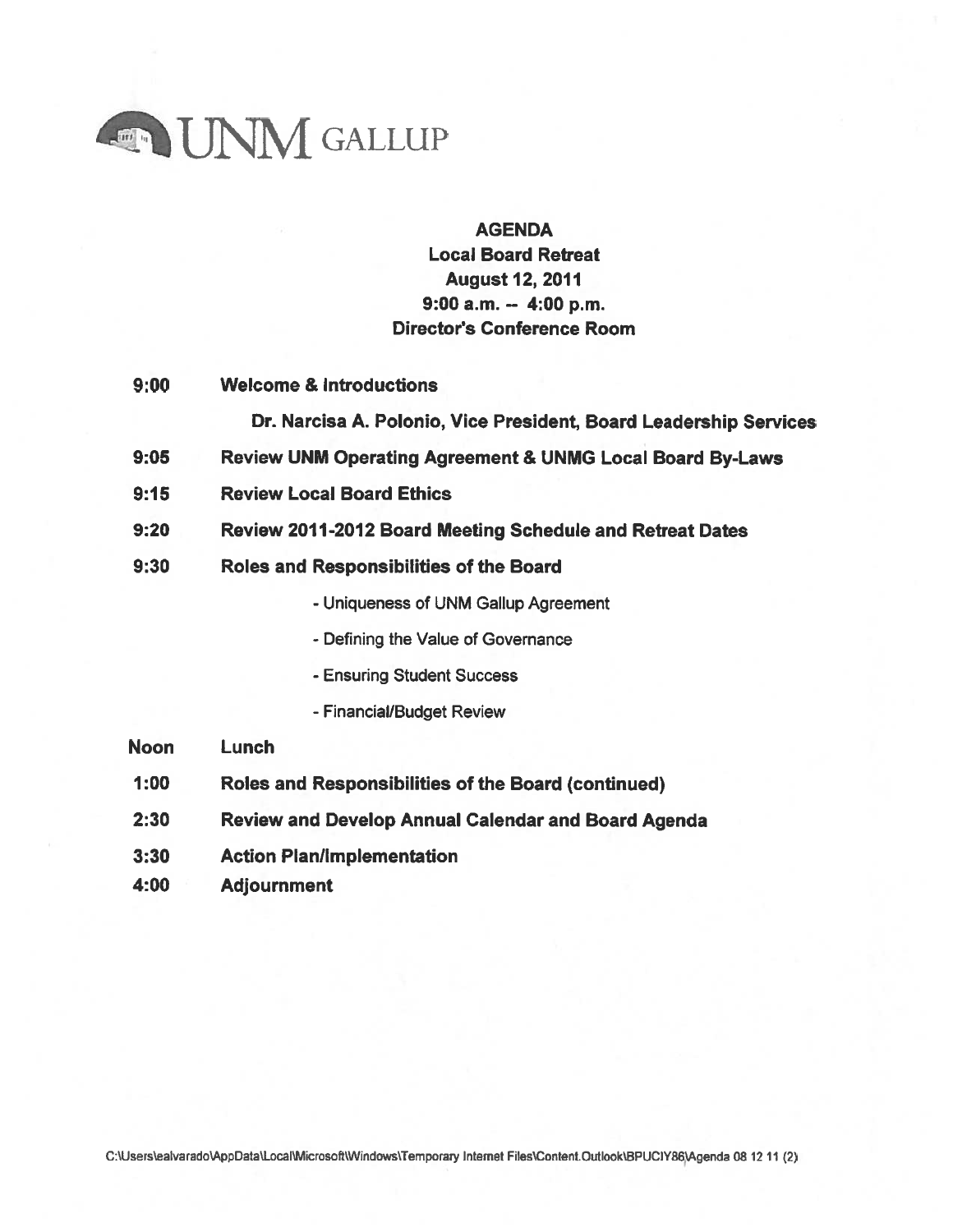| Wednesday, August 17, 2011<br><b>Six O'clock</b> |                                                                                                                                                                                                                                                                                                                                       | Gallup                                                                                                                                           |
|--------------------------------------------------|---------------------------------------------------------------------------------------------------------------------------------------------------------------------------------------------------------------------------------------------------------------------------------------------------------------------------------------|--------------------------------------------------------------------------------------------------------------------------------------------------|
|                                                  | <b>I. MEETING CALL TO ORDER</b>                                                                                                                                                                                                                                                                                                       | Chair                                                                                                                                            |
|                                                  | <b>II. ROLL CALL</b>                                                                                                                                                                                                                                                                                                                  | <b>Recording Secretary</b>                                                                                                                       |
|                                                  | III. PUBLIC INPUT (15 minutes maximum)                                                                                                                                                                                                                                                                                                |                                                                                                                                                  |
|                                                  | <b>IV. INTRODUCTIONS</b><br>Ann Jarvis, Acting Chair of Community Based Education & Workforce Development<br>А. .<br>Paula Watt, Acting Chair of Arts & Sciences<br>В.<br>Teresa Wilkins, Acting Chair of Education, Health and Human Services<br>C.                                                                                  | Chair                                                                                                                                            |
| Action                                           | V. APPROVAL OF AGENDA<br>Additions to the Agenda                                                                                                                                                                                                                                                                                      | Chair                                                                                                                                            |
| Action                                           | <b>VI. BOARD BUSINESS</b><br>Adoption of June 29, 2011 Board Minutes<br>А.<br>Adoption of August 12, 2011 Board Retreat Minutes<br>В.                                                                                                                                                                                                 | Chair                                                                                                                                            |
| Information                                      | <b>VII. BOARD EDUCATION</b><br>Opportunity to View the Newly Remodeled Bookstore                                                                                                                                                                                                                                                      |                                                                                                                                                  |
| Information                                      | <b>VIII. DIVISION/DEPARTMENT REPORTS</b><br>Dean of Instruction<br>А. –<br><b>Supervisor Fiscal Services</b><br>В.<br><b>Interim Director Student Services</b><br>C.<br>Manager of Physical Plant and Facilities<br>D.<br>Manager of Information Technology Services<br>Е.<br>Nursing<br>F.<br>Zuni Campus<br>G.<br>Η.<br><b>MCHS</b> | Neal Mangham<br>Patty Holland<br>Zeke Garcia<br>Ron Petranovich<br>Jim Blackshear<br>Marji Campbell<br>Irene Den Bleyker<br><b>Wally Feldman</b> |
| Information                                      | IX. EXECUTIVE DIRECTOR'S REPORT<br>Review of Board Report<br>А.<br>Other items may be reported<br>В.                                                                                                                                                                                                                                  | Sylvia Andrew                                                                                                                                    |
| Information                                      | X. OLD BUSINESS<br><b>Monthly Financial Update</b><br>А.<br><b>B.</b><br><b>Monthly Grants Update</b>                                                                                                                                                                                                                                 | Patty Holland<br>Patty Holland                                                                                                                   |
| Action<br>Action                                 | <b>XI. NEW BUSINESS</b><br><b>Open Meetings Resolution</b><br>A.<br>Approval Local Board Code of Ethics<br>В.                                                                                                                                                                                                                         | Chair<br>Chair                                                                                                                                   |
| Action                                           | XII. ADJOURNMENT                                                                                                                                                                                                                                                                                                                      | Chair                                                                                                                                            |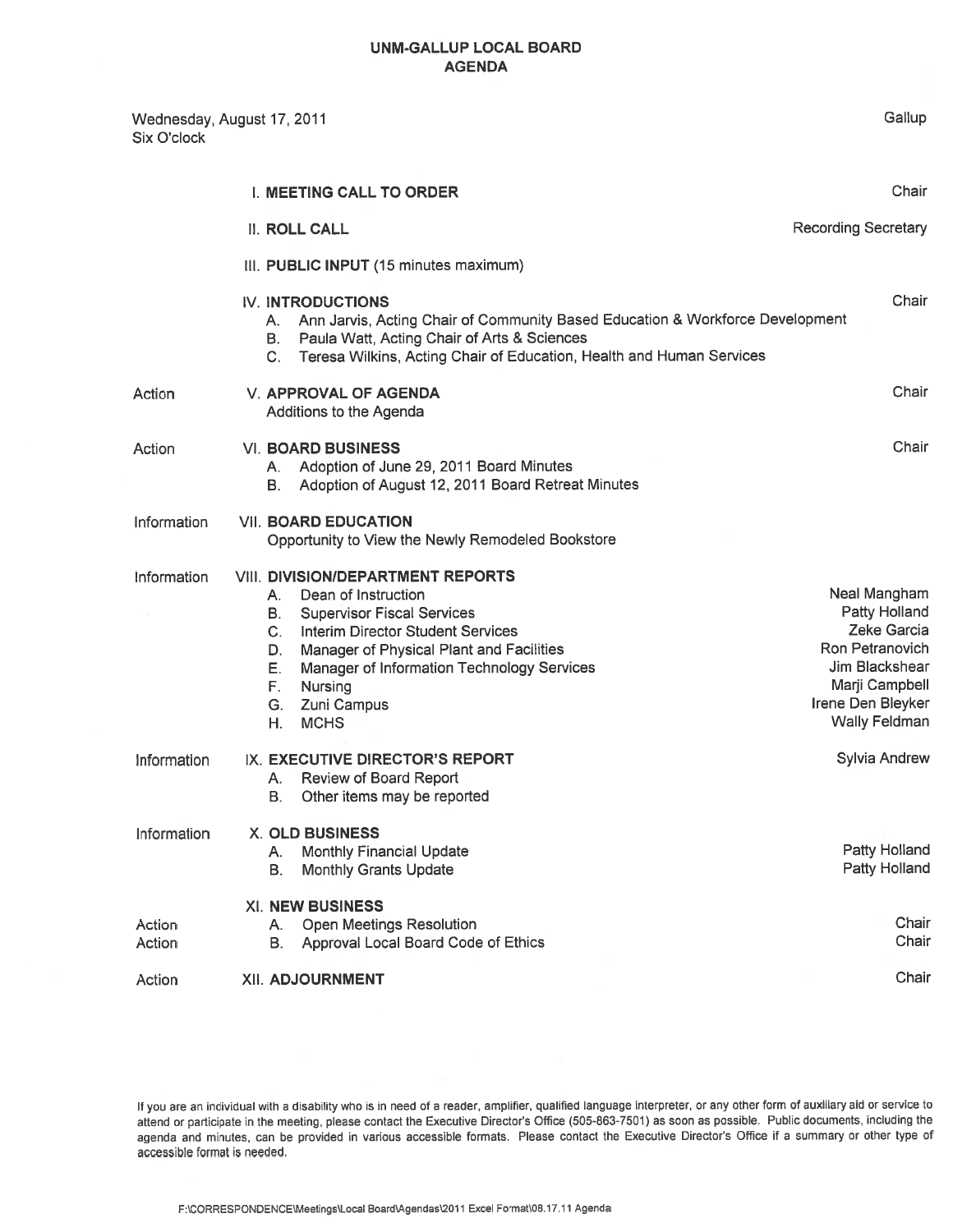| Tuesday, September 8, 2011<br><b>Noon</b> |                                                                                                                                                                                                                                                                                                      | Gallup                     |
|-------------------------------------------|------------------------------------------------------------------------------------------------------------------------------------------------------------------------------------------------------------------------------------------------------------------------------------------------------|----------------------------|
|                                           | <b>I. MEETING CALL TO ORDER</b>                                                                                                                                                                                                                                                                      | Chair                      |
|                                           | <b>II. ROLL CALL</b>                                                                                                                                                                                                                                                                                 | <b>Recording Secretary</b> |
|                                           | III. PUBLIC INPUT (15 minutes maximum)                                                                                                                                                                                                                                                               |                            |
|                                           | IV. INTRODUCTIONS<br>David J. Schmidly, President<br>Α.<br>Breda Bova, Chief of Staff<br><b>B.</b><br>Helen Gonzales, Vice President Human Resources<br>$C_{1}$<br>Wynn Goering, Vice Provost for Academic Affairs<br>D.<br>Marc Saavedra, Director, Government Affairs & Community Relations<br>E., | Chair                      |
| Action                                    | <b>V. APPROVAL OF AGENDA</b><br>Additions to the Agenda                                                                                                                                                                                                                                              | Chair                      |
| Information                               | <b>VI. ADDITIONAL ITEMS PLACED ON THE AGENDA</b>                                                                                                                                                                                                                                                     |                            |
| Action                                    | <b>VII. ADJOURN FOR EXECUTIVE SESSION</b>                                                                                                                                                                                                                                                            | Chair                      |
| Information                               | <b>VIII. EXECUTIVE SESSION</b><br>Executive Session pursuant to NM Open Meeting Act; Personnel Matter,<br>Section 10-15-1-H.(2) NMSA 1978                                                                                                                                                            |                            |
| Information                               | IX. RECONVENE FROM EXECUTIVE SESSION                                                                                                                                                                                                                                                                 | Chair                      |
| Action                                    | X. ADJOURNMENT                                                                                                                                                                                                                                                                                       | Chair                      |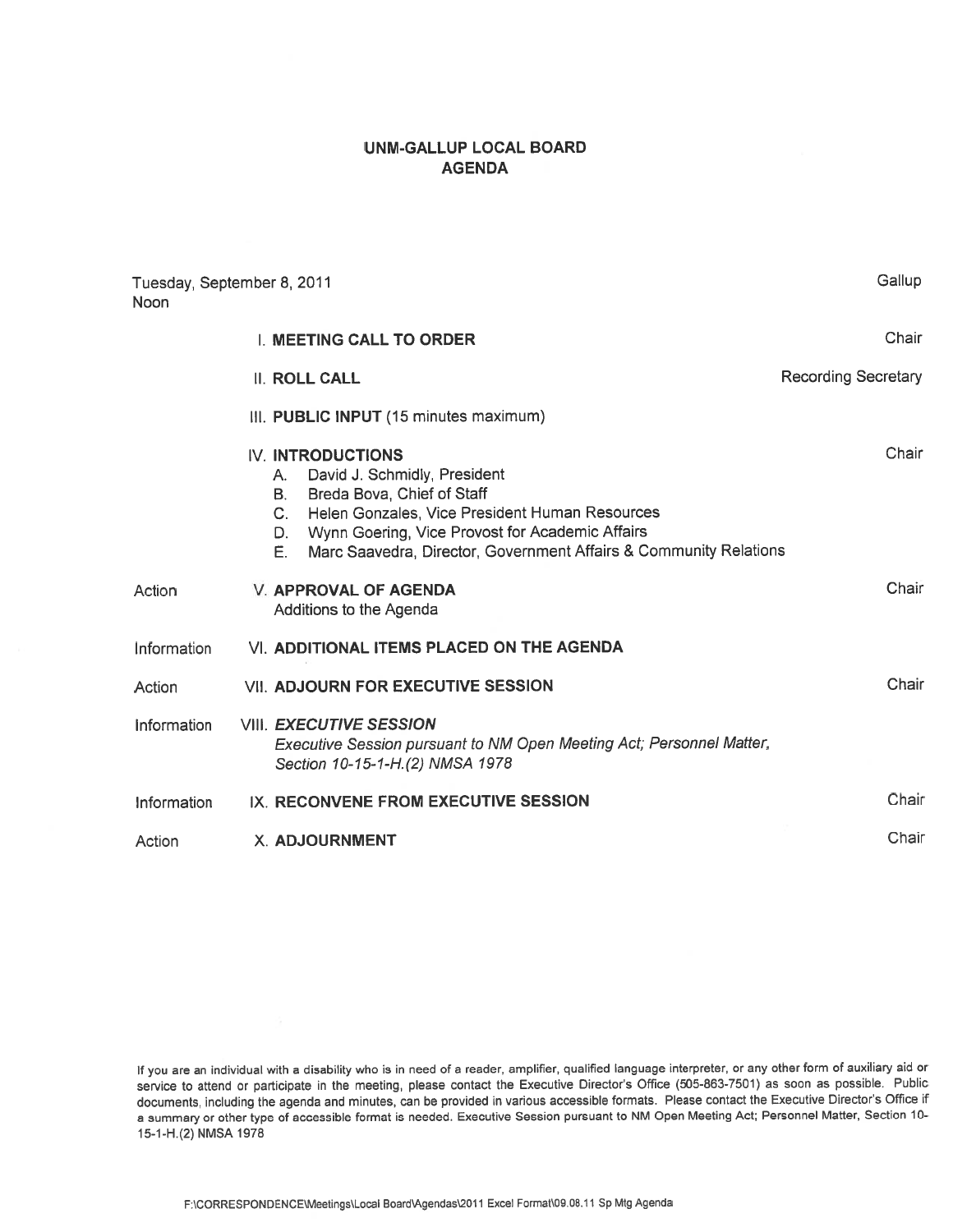| Six O'clock      | Wednesday, September 21, 2011                                                                                                                                                                                                                                                                                                                                     | Zuni                                                                                                                                             |
|------------------|-------------------------------------------------------------------------------------------------------------------------------------------------------------------------------------------------------------------------------------------------------------------------------------------------------------------------------------------------------------------|--------------------------------------------------------------------------------------------------------------------------------------------------|
|                  | I. MEETING CALL TO ORDER                                                                                                                                                                                                                                                                                                                                          | Chair                                                                                                                                            |
|                  | <b>II. ROLL CALL</b>                                                                                                                                                                                                                                                                                                                                              | <b>Recording Secretary</b>                                                                                                                       |
| ٠                | III. PUBLIC INPUT (15 minutes maximum)                                                                                                                                                                                                                                                                                                                            |                                                                                                                                                  |
|                  | <b>IV. INTRODUCTIONS</b><br>None                                                                                                                                                                                                                                                                                                                                  | Chair                                                                                                                                            |
| Action           | V. APPROVAL OF AGENDA<br>Additions to the Agenda                                                                                                                                                                                                                                                                                                                  | Chair                                                                                                                                            |
| Action           | <b>VI. BOARD BUSINESS</b><br>Adoption of August 12, 2011 Board Retreat Minutes<br>Α.<br>Adoption of August 17, 2011 Board Minutes<br>В.<br>Adoption of September 8, 2011 Special Board Minutes<br>С.                                                                                                                                                              | Chair                                                                                                                                            |
| Information      | <b>VIII. DIVISION/DEPARTMENT REPORTS</b><br>Dean of Instruction<br>А.<br>В.<br>Nursing<br>C.<br><b>Director Student Services</b><br><b>MCHS</b><br>D.<br>Е.<br><b>Supervisor Fiscal Services</b><br>F.<br>Manager of Physical Plant and Facilities<br>G.<br>Manager of Information Technology Services<br>To be distributed<br>Η.<br><b>Faculty Senate Report</b> | Neal Mangham<br>Marji Campbell<br>Zeke Garcia<br><b>Wally Feldman</b><br>Patty Holland<br>Ron Petranovich<br>Jim Blackshear<br>Irene Den Bleyker |
| Information      | <b>VIII. EXECUTIVE DIRECTOR'S REPORT</b><br>Review of Board Report<br>Α.<br>В.<br>Other items may be reported                                                                                                                                                                                                                                                     | Sylvia Andrew                                                                                                                                    |
| Information      | <b>IX. OLD BUSINESS</b><br>Monthly Financial Update<br>Α.<br><b>Monthly Grants Update</b><br>В.                                                                                                                                                                                                                                                                   | Patty Holland<br>Patty Holland                                                                                                                   |
| Action<br>Action | <b>X. NEW BUSINESS</b><br>A. Review of Notice Requirements<br>Request for Budget Adjustment Request (BAR) Approval FY 2012<br>В.                                                                                                                                                                                                                                  | Chair<br>Patty Holland                                                                                                                           |
| Information      | XI. ADDITIONAL ITEMS PLACED ON THE AGENDA                                                                                                                                                                                                                                                                                                                         |                                                                                                                                                  |
| Action           | XII. ADJOURN FOR EXECUTIVE SESSION                                                                                                                                                                                                                                                                                                                                | Chair                                                                                                                                            |
| Information      | <b>XIII. EXECUTIVE SESSION</b><br>Executive Session pursuant to NM Open Meeting Act; Personnel Matter, Section 10-<br>15-1-H.(2) NMSA 1978                                                                                                                                                                                                                        |                                                                                                                                                  |
| Information      | XIV. RECONVENE FROM EXECUTIVE SESSION                                                                                                                                                                                                                                                                                                                             | Chair                                                                                                                                            |
| Action           | <b>XV. ADJOURNMENT</b>                                                                                                                                                                                                                                                                                                                                            | Chair                                                                                                                                            |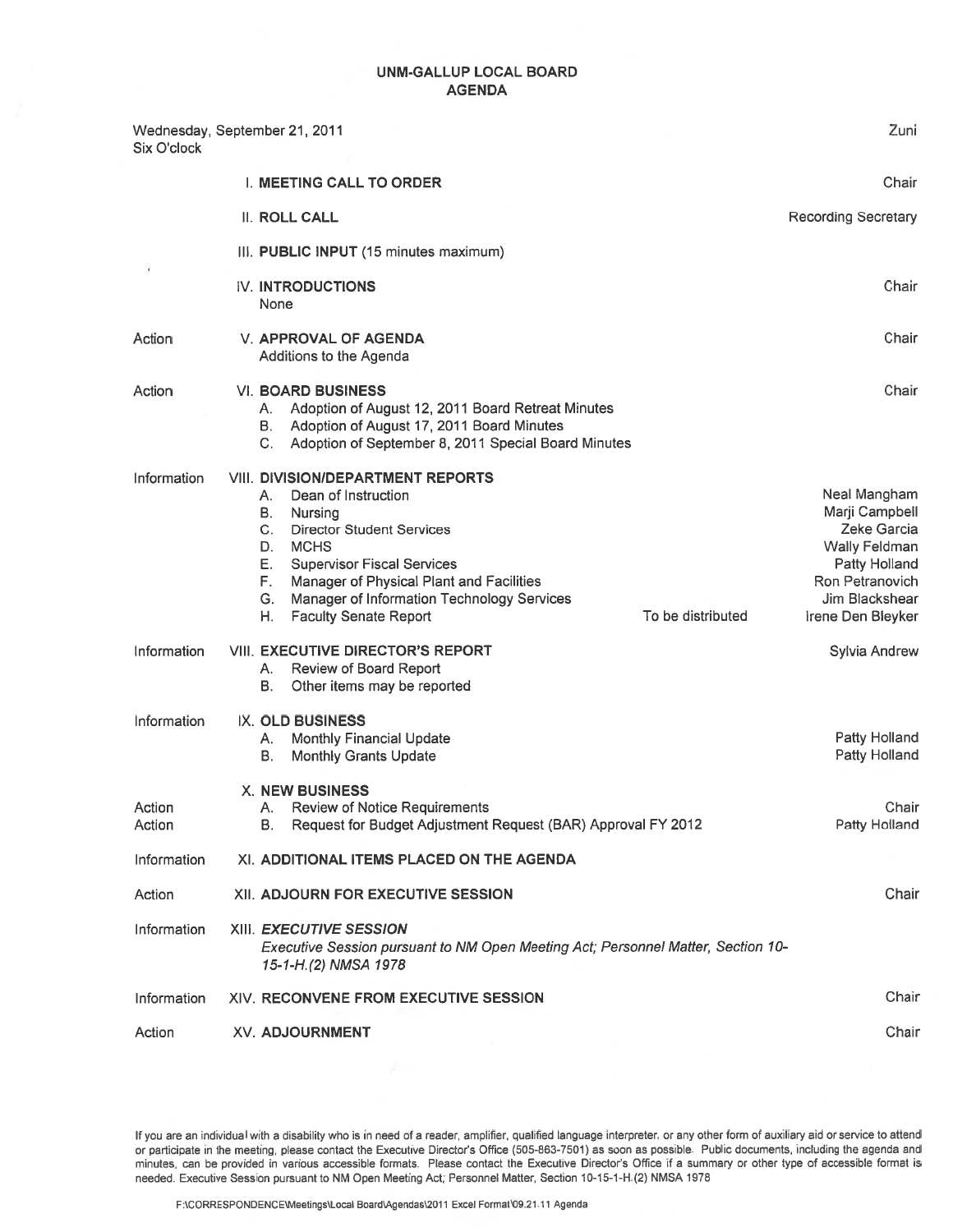| Wednesday, October 19, 2011<br>Six O'clock |                                                                                                                                                                                                                              | Gallup                                                                                             |
|--------------------------------------------|------------------------------------------------------------------------------------------------------------------------------------------------------------------------------------------------------------------------------|----------------------------------------------------------------------------------------------------|
|                                            | I. MEETING CALL TO ORDER                                                                                                                                                                                                     | Chair                                                                                              |
|                                            | II. ROLL CALL                                                                                                                                                                                                                | <b>Recording Secretary</b>                                                                         |
|                                            | III. PUBLIC INPUT (15 minutes maximum)                                                                                                                                                                                       |                                                                                                    |
|                                            | <b>IV. INTRODUCTIONS</b><br>Chris Platero, Assistant Professor<br>Α.<br>Rose Adakai, Retail Manager, UNMG College Store<br>В.                                                                                                | Chair                                                                                              |
| Action                                     | V. APPROVAL OF AGENDA<br>Additions to the Agenda                                                                                                                                                                             | Chair                                                                                              |
| Action                                     | VI. BOARD BUSINESS<br>Adoption of September 21, 2011 Board Minutes                                                                                                                                                           | Chair                                                                                              |
| Information                                | <b>VII. BOARD EDUCATION</b><br>AISES (American Indian Science and Engineering Society) and NSF Grant                                                                                                                         | Chris Platero                                                                                      |
| Information                                | <b>VIII. CAMPUS REPORTS</b><br>Instruction and Academic Affairs<br>А.<br><b>Faculty Senate</b><br>i.<br><b>Student Services</b><br>В.<br><b>MCHS</b><br>i.<br><b>Business Operations</b><br>C.<br>Executive Director's<br>D. | Neal Mangham<br>Irene Den Bleyker<br>Zeke Garcia<br>Wally Feldman<br>Wynn Goering<br>Sylvia Andrew |
| Information                                | IX. OLD BUSINESS<br>Monthly Financial Update<br>Α.<br>В.<br>Monthly Grants Update<br>X. NEW BUSINESS<br>None                                                                                                                 | Wynn Goering<br>Wynn Goering                                                                       |
| Information                                | XI. ADDITIONAL ITEMS PLACED ON THE AGENDA                                                                                                                                                                                    |                                                                                                    |
| Action                                     | XII. ADJOURNMENT                                                                                                                                                                                                             | Chair                                                                                              |